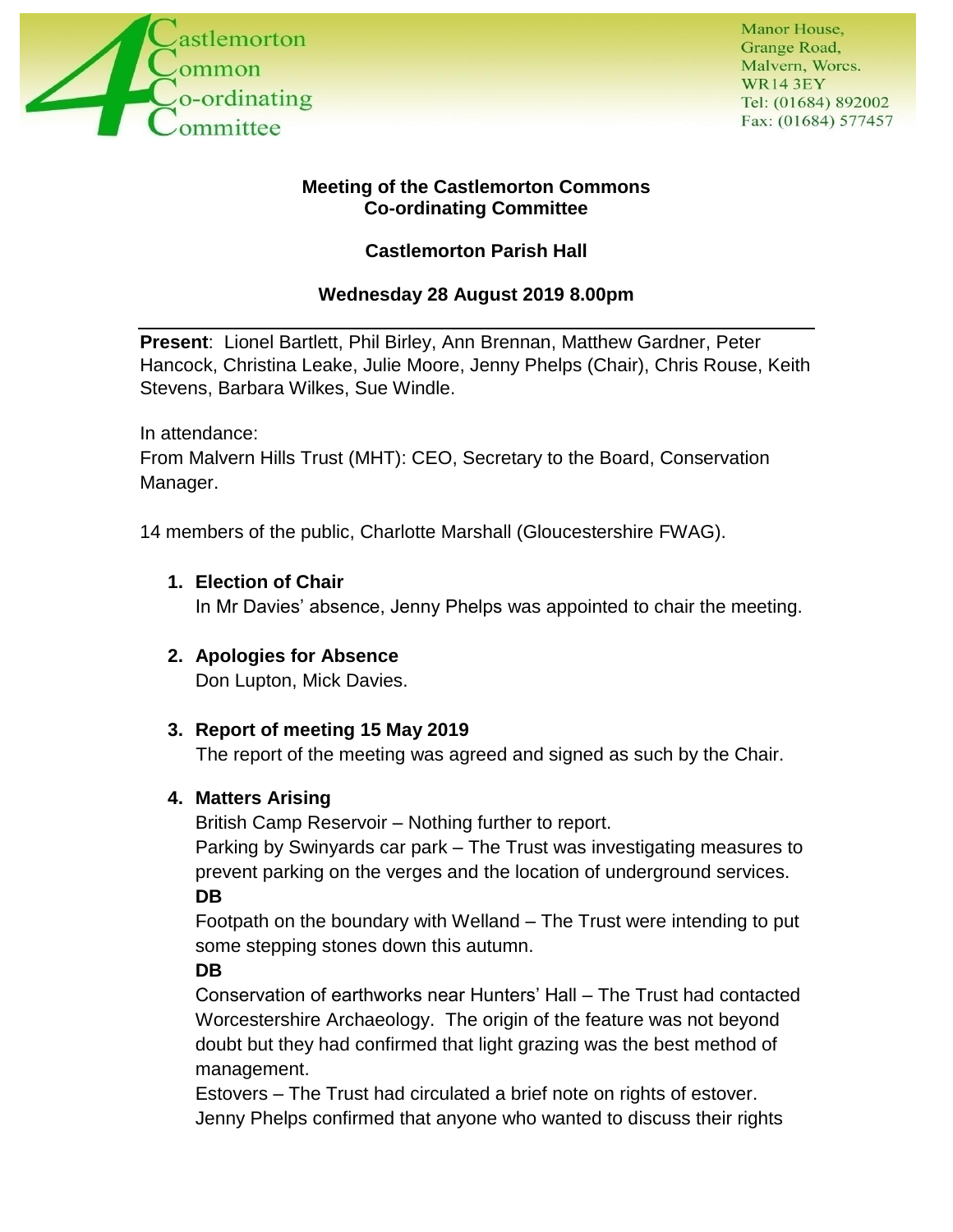should contact the Trust because the land was under a Stewardship agreement and part was an SSSI, both of which might affect the way in which any rights were exercised. Ann Brennan asked to set up a working group including someone from the Birtsmorton Castlemorton and Hollybush Archive to discuss the exercise of rights of estover. Chris Milne said that someone had provided information which indicated the Trust note was not factually correct. The Common Association was asked to set up the working group and Jenny Phelps suggested terms of reference should include: **AB**

- understanding who has estovers,
- what those estovers were,
- how they fitted in with the Stewardship Agreement to which the land was subject
- to make sure there was dialogue to ensure the rights were exercised within the terms of the Agreement.
- how the rights might be exercised under the terms of any future agreement.

Representative of Natural England on the Committee – Katey Stephen was keen to work with local commoners to shape a new Stewardship agreement. She could not, because of time constraints, sit on the committee but would be happy to attend meetings when needed. The Conservation Manager said that he intended to hold an open session, probably in January 2020, for people (not limited to those with rights of common) to look at the proposed Stewardship application.

Signage on the common – Highways were not willing to consider additional signage on the common and would not consider painted signs on the road (although these were used in Gloucestershire). Barbara Wilkes suggested adding "for the next 4 miles" to the existing signs so that drivers were not surprised to find stock in the road off the open common. The Conservation Manager suggested the Trust might do this on their own initiative.

#### **JB**

Jenny Phelps suggested asking councillors to persuade Highways Officers to change their restrictions on what signage they would permit. It was agreed that temporary signs and signs that were different had more impact. Sue Windle had provided the CEO with pictures of signs she had seen which warned dog owners about livestock worrying. She asked if the Trust would considering using something similar.

Problems with the road by Hancocks Lane gate – Lionel Bartlett said there had been erosion of the stream bank by Gate Cottage. The CEO reported erosion under the bridge by Strawbyn Kennels. Remedial work was required to the headwall where the stream passed under the road and this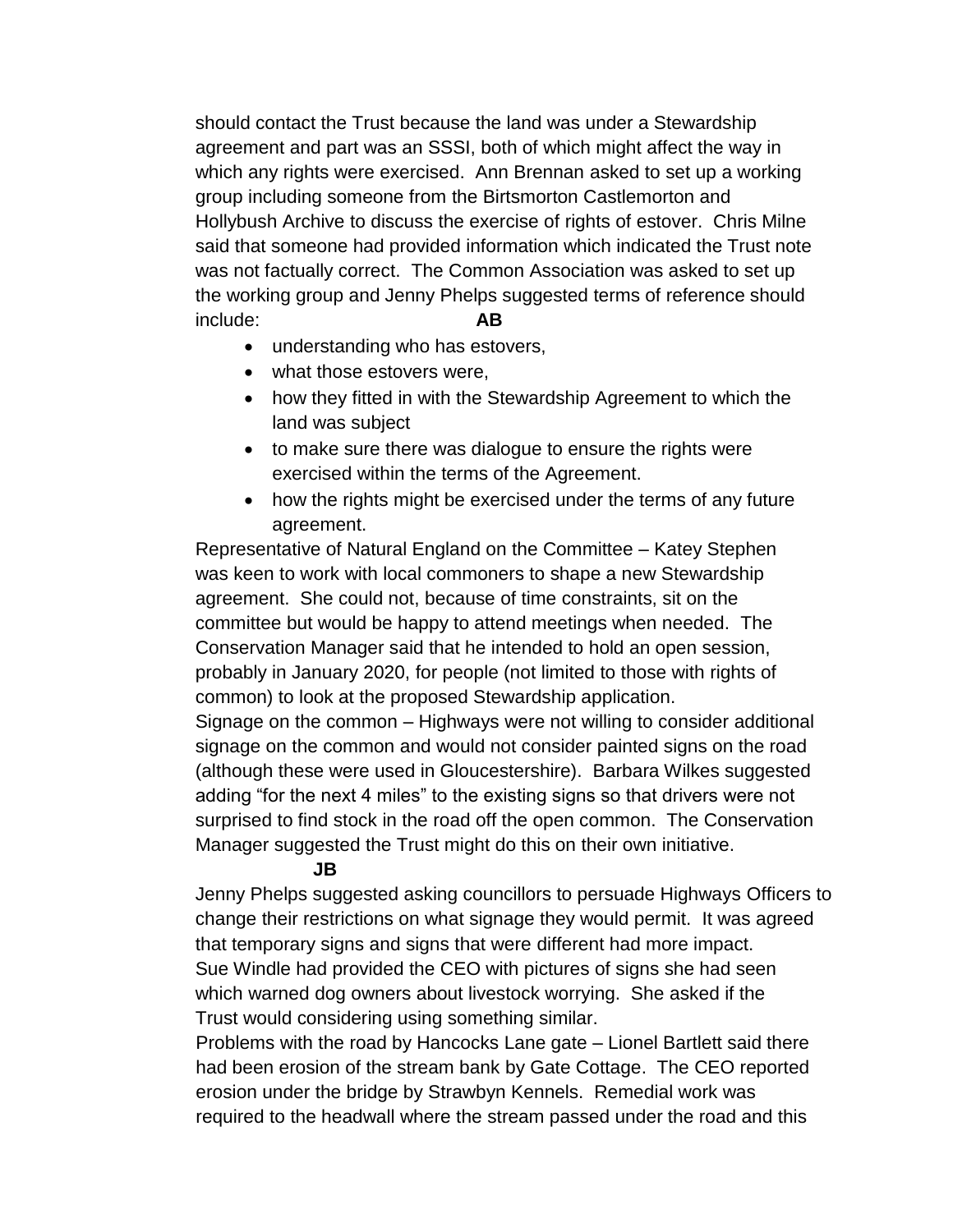would have to take priority.

# **DB**

The gate on Hancocks Lane was Highways responsibility and Ann Brennan asked if it would be possible to have a horse rider latch fitted. **JB**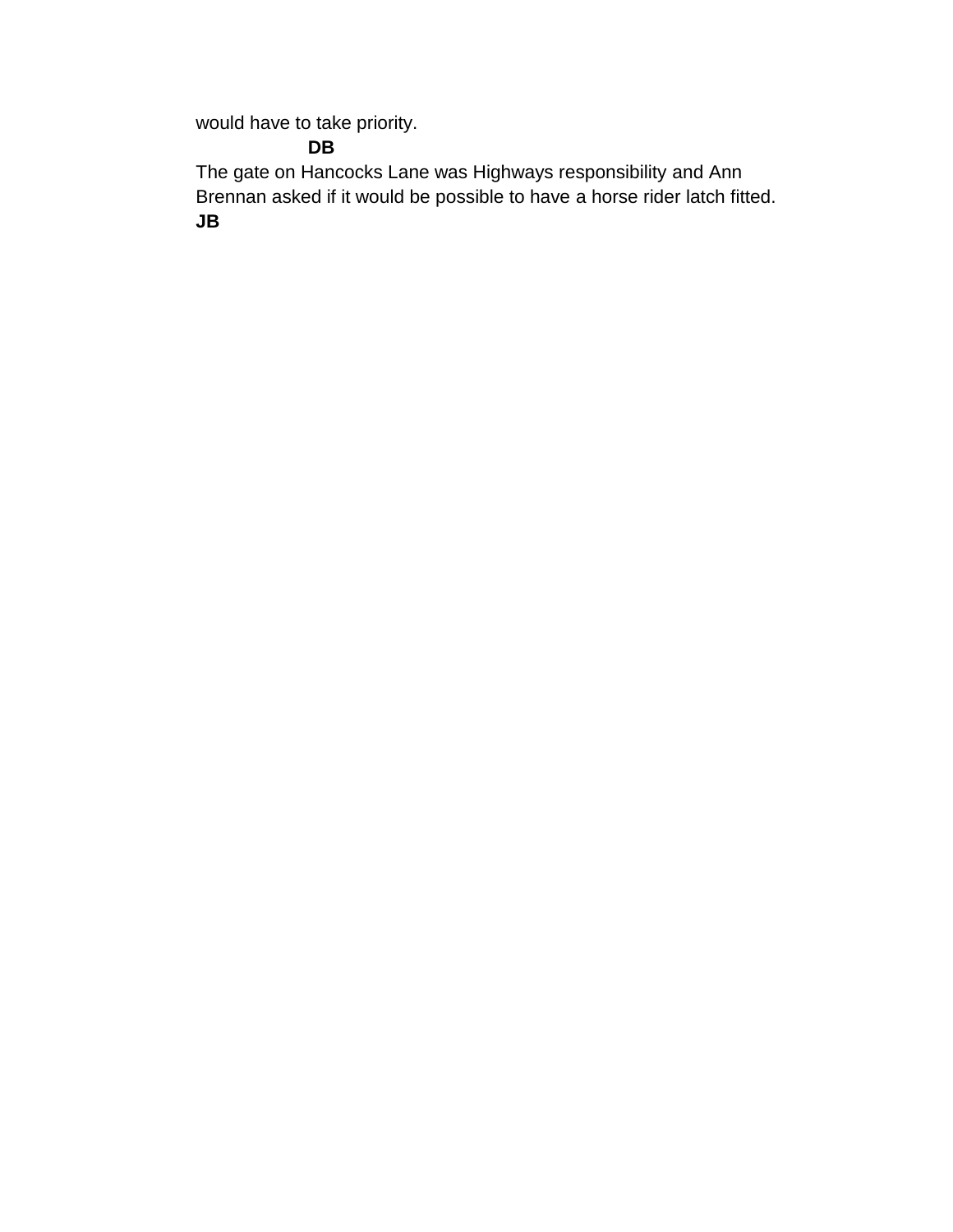#### **5. Report from Malvern Hills Trust**

The CEO reported that the Trust's consultation about the proposed Charity Commission Scheme would start on 2 September. The consultation document and the link to a questionnaire were on the Trust's web site. The Trust would provide paper copies for those not able to access the internet.

## **6. Report from MHT Conservation Manager:**

Mowing and scrub clearance – The Conservation Manager reported on the current work programme. He thanked local people for their suggestions for scrub clearance, but said that more work had been suggested than could be done over one season. Another volunteer working party would be arranged at Castlemorton to which all were invited. He confirmed there was no Higher Level Stewardship (HLS) funding for work on the common this winter.

Securing the future of Castlemorton and Hollybed Commons – This was on hold as a power to enable the Trust to carry out such work was one of the proposals for inclusion in the Charity Commission Scheme. Any work carried out on a public road would have to be with the agreement of Highways. Jenny Phelps emphasized that this was an enabling power plans for actual works would come at a later stage and would require the consent of the Secretary of State.

Stock numbers and grazing – there were about 70 cattle and over 500 sheep on the commons.

Southern Hills and Castlemorton – replacement for HLS Scheme – The current Scheme expired in March 2020. Because of Brexit, the future remained uncertain. The deadline for applications for Countryside Stewardship Schemes was May 2020 and the new Schemes were intended to come into effect in January 2021. There was therefore a 9 month unfunded period and the Trust would be considering using the reserves from the HLS Scheme to keep the grazing going over that period. The options for Countryside Stewardship higher tier were available at [https://www.gov.uk/government/publications/countryside-stewardship](https://www.gov.uk/government/publications/countryside-stewardship-higher-tier-manual)[higher-tier-manual](https://www.gov.uk/government/publications/countryside-stewardship-higher-tier-manual)

It looked as if there would be less money available under the new Scheme. All of the capital works had to be undertaken in the first 2 years and there were no longer payments for native breeds at risk. The Conservation Manager confirmed that Cheltenham Motor Club had applied to Highways to run a motor sport event on  $7<sup>th</sup>$  September. They had subsequently asked the Trust for permission to put up safety barriers, signage and the use of Swinyard car park.